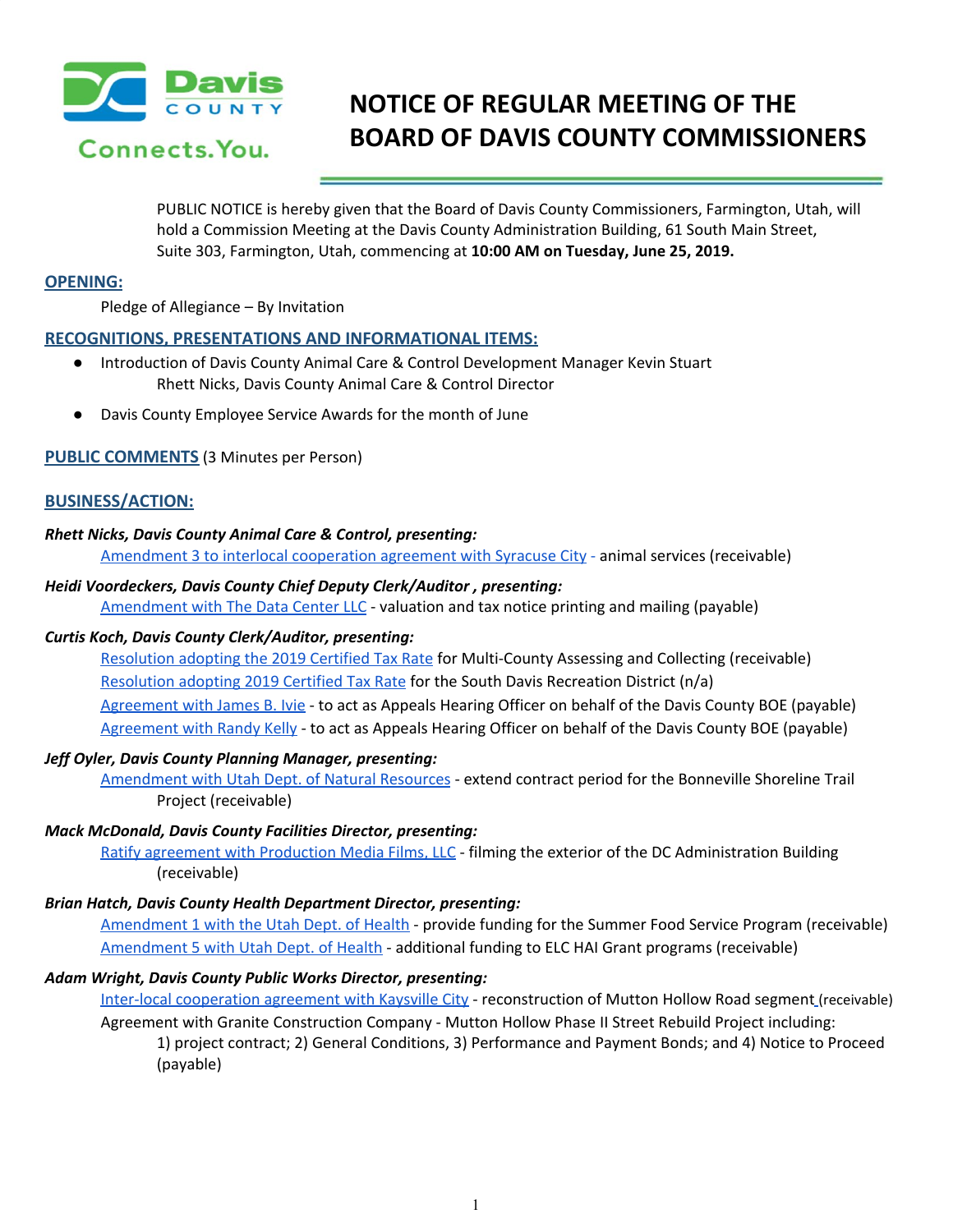## *Chief Deputy Poulsen, Davis County Sheriff's Office, presenting:*

Interlocal [cooperation](https://drive.google.com/a/co.davis.ut.us/file/d/1xtRmNYPpys_GagGG4npspgEoibQ--kU7/view?usp=drivesdk) agreement with Kaysville City - dispatch services [\(receivable\)](https://drive.google.com/a/co.davis.ut.us/file/d/1xtRmNYPpys_GagGG4npspgEoibQ--kU7/view?usp=drivesdk) Interlocal [cooperation](https://drive.google.com/a/co.davis.ut.us/file/d/1HqPLqFeDCPc1TGFnT10AdsN40QED-4va/view?usp=drivesdk) agreement with Sunset City - dispatch services [\(receivable\)](https://drive.google.com/a/co.davis.ut.us/file/d/1HqPLqFeDCPc1TGFnT10AdsN40QED-4va/view?usp=drivesdk) Interlocal [cooperation](https://drive.google.com/a/co.davis.ut.us/file/d/1Wz8bdULIeS3RNwH60Z6JbxW4oJQ76G3n/view?usp=drivesdk) agreement with Clinton City - dispatch Services [\(receivable\)](https://drive.google.com/a/co.davis.ut.us/file/d/1Wz8bdULIeS3RNwH60Z6JbxW4oJQ76G3n/view?usp=drivesdk) Interlocal [cooperation](https://drive.google.com/a/co.davis.ut.us/file/d/1nBfHLDK5wrBUKDQGi3RSf0b8jDnJZ6IN/view?usp=drivesdk) agreement with Syracuse City - dispatch services [\(receivable\)](https://drive.google.com/a/co.davis.ut.us/file/d/1nBfHLDK5wrBUKDQGi3RSf0b8jDnJZ6IN/view?usp=drivesdk)

#### *Steve Lyon, Davis County Grant Auditor , presenting:*

[Subgrantee](https://drive.google.com/a/co.davis.ut.us/file/d/1j1Q5xi7gxL8BFbxPGqVMoLFilJHncYDd/view?usp=drivesdk) agreement with Open Doors [-](https://drive.google.com/a/co.davis.ut.us/file/d/1j1Q5xi7gxL8BFbxPGqVMoLFilJHncYDd/view?usp=drivesdk) Social [Services](https://drive.google.com/a/co.davis.ut.us/file/d/1j1Q5xi7gxL8BFbxPGqVMoLFilJHncYDd/view?usp=drivesdk) Block Grant funding (SSBG) FY19-20 for the CAP [Communications](https://drive.google.com/a/co.davis.ut.us/file/d/1j1Q5xi7gxL8BFbxPGqVMoLFilJHncYDd/view?usp=drivesdk) Coordinator (payable)

[Subgrantee](https://drive.google.com/a/co.davis.ut.us/file/d/1QT8b0UYWxbCy-1tqJ1-mRFTWk7HM_chg/view?usp=drivesdk) agreement with Open Doors - Social Services Block Grant (SSBG) [program](https://drive.google.com/a/co.davis.ut.us/file/d/1QT8b0UYWxbCy-1tqJ1-mRFTWk7HM_chg/view?usp=drivesdk) funding FY19-20 for Family Support Crisis Nursery program support [\(payable\)](https://drive.google.com/a/co.davis.ut.us/file/d/1QT8b0UYWxbCy-1tqJ1-mRFTWk7HM_chg/view?usp=drivesdk)

[Subgrantee](https://drive.google.com/a/co.davis.ut.us/file/d/12EDSToqgJGknlMBXVb7Swxxf8u6Y-9tv/view?usp=drivesdk) agreement with St. Anne's dba Lantern House - Social Services Block Grant (SSBG) [program](https://drive.google.com/a/co.davis.ut.us/file/d/12EDSToqgJGknlMBXVb7Swxxf8u6Y-9tv/view?usp=drivesdk) funding FY19-20 for Homeless Case [Management](https://drive.google.com/a/co.davis.ut.us/file/d/12EDSToqgJGknlMBXVb7Swxxf8u6Y-9tv/view?usp=drivesdk) (payable)

[Appropriation](https://drive.google.com/a/co.davis.ut.us/file/d/1GDHesaoaCSi6NRSSXNBKZ6DfMTEdqSkx/view?usp=drivesdk) resolution adopting the one-year Annual Action Plan for 2019-20 Community [Development](https://drive.google.com/a/co.davis.ut.us/file/d/1GDHesaoaCSi6NRSSXNBKZ6DfMTEdqSkx/view?usp=drivesdk) Block Grant (CDBG) [Funding](https://drive.google.com/a/co.davis.ut.us/file/d/1GDHesaoaCSi6NRSSXNBKZ6DfMTEdqSkx/view?usp=drivesdk) (receivable)

[Subgrantee](https://drive.google.com/a/co.davis.ut.us/file/d/1Utvy3VmqJwS6W6h6ki0H_jDo0SzgJTQr/view?usp=drivesdk) agreement with Centerville City - FY19-20 Community [Development](https://drive.google.com/a/co.davis.ut.us/file/d/1Utvy3VmqJwS6W6h6ki0H_jDo0SzgJTQr/view?usp=drivesdk) Block Grant (CDBG) program funding for installation of ADA Curb Ramps [Improvement](https://drive.google.com/a/co.davis.ut.us/file/d/1Utvy3VmqJwS6W6h6ki0H_jDo0SzgJTQr/view?usp=drivesdk) Project (payable)

[Subgrantee](https://drive.google.com/a/co.davis.ut.us/file/d/1BYy6eOw4KLsjP6sLhlOmhmcBxi1To8rW/view?usp=drivesdk) agreement with Clinton City - FY19-20 Community [Development](https://drive.google.com/a/co.davis.ut.us/file/d/1BYy6eOw4KLsjP6sLhlOmhmcBxi1To8rW/view?usp=drivesdk) Block Grant (CDBG) program funding for ADA Sidewalk Ramp [Improvement](https://drive.google.com/a/co.davis.ut.us/file/d/1BYy6eOw4KLsjP6sLhlOmhmcBxi1To8rW/view?usp=drivesdk) Project (payable)

Resolution approving interlocal [cooperation](https://drive.google.com/a/co.davis.ut.us/file/d/1yzIjufyEH46miwnHFWhr0eSmvQfdbvov/view?usp=drivesdk) agreements between Davis County and the following cities [relating](https://drive.google.com/a/co.davis.ut.us/file/d/1yzIjufyEH46miwnHFWhr0eSmvQfdbvov/view?usp=drivesdk) to the conduct of Community [Development](https://drive.google.com/a/co.davis.ut.us/file/d/1yzIjufyEH46miwnHFWhr0eSmvQfdbvov/view?usp=drivesdk) Block Grant Program for Federal Fiscal Years 2020, 2021,

and 2022: 1) Bountiful; 2) Centerville; 3) Clinton; 4) Farmington; 5) Fruit Heights; 6) Kaysville;

7) North Salt Lake; 8) South Weber; 9) Sunset: 10) Syracuse; 11) West Bountiful; 12) West Point; and 13) Woods Cross (the "cities")

Interlocal cooperation agreements (13) relating to the conduct of Community Development Block Grant Program for Federal Fiscal Years 2020, 2021, and 2022 (n/a):

> [Bountiful](https://drive.google.com/a/co.davis.ut.us/file/d/11F5nr7Miq0BWWsXIEBLekWUchqGfEb3A/view?usp=drivesdk) Cit[y](https://drive.google.com/a/co.davis.ut.us/file/d/11F5nr7Miq0BWWsXIEBLekWUchqGfEb3A/view?usp=drivesdk) **South [Weber](https://drive.google.com/a/co.davis.ut.us/file/d/1B8i207pABU_BpUp_yyEKYnIDGFD7-O3n/view?usp=drivesdk) City** [Centerville](https://drive.google.com/a/co.davis.ut.us/file/d/1wia8sZZkmT8TbtMPWLvtHvNF4Eae8t_w/view?usp=drivesdk) City **[Sunset](https://drive.google.com/a/co.davis.ut.us/file/d/1eREbqP97GR5IIGZXtxRtXawEz_nFMyRa/view?usp=drivesdk) City** [Clinton](https://drive.google.com/a/co.davis.ut.us/file/d/1nVIQf97-lc_K0wGicKlZkBMIyEEvlcQo/view?usp=drivesdk) City **[Syracuse](https://drive.google.com/a/co.davis.ut.us/file/d/1sTkKRKgZBbl5Wl9ttRiPQXpg4FJ1T431/view?usp=drivesdk) City** Syracuse City [Farmington](https://drive.google.com/a/co.davis.ut.us/file/d/1dxYjO-hUQeLE3moLScbJ4WVcpVlcMJ67/view?usp=drivesdk) City West [Bountiful](https://drive.google.com/a/co.davis.ut.us/file/d/128MUX6eztvVMh0JgZ_Y9HDmaUBzzNw3B/view?usp=drivesdk) **Fruit [Heights](https://drive.google.com/a/co.davis.ut.us/file/d/1kNiGl_ZWF8_2ptNx8Z0F47ahyK-ej9BG/view?usp=drivesdk) City** West [Point](https://drive.google.com/a/co.davis.ut.us/file/d/1L22lCbDvqGj96c1DJr_7dXkIN91BIt6y/view?usp=drivesdk) City [Kaysville](https://drive.google.com/a/co.davis.ut.us/file/d/1lPZX77h13JMpYxKQu-mAIcNszserSb4A/view?usp=drivesdk) City **[Woods](https://drive.google.com/a/co.davis.ut.us/file/d/1CByPiRd-fTQeUX4cbO3VbZnJdQcBHEEP/view?usp=drivesdk) Cross City** City of [North](https://drive.google.com/a/co.davis.ut.us/file/d/1qlozTa4QjW0nIO2S5fNvMiworaYfNsGu/view?usp=drivesdk) Salt Lake

## *Neal Geddes, Davis County Chief Civil , presenting:*

Personal Use of Public [Property](https://drive.google.com/a/co.davis.ut.us/file/d/12tAj8sTbN9MURx6mXM_o5FAvGjmwfVCP/view?usp=drivesdk) Policy Section 1300

#### *Commissioner Kamalu, presenting:*

[Amendment](https://drive.google.com/a/co.davis.ut.us/file/d/1FMtoj37P9LuGOF96MK2zzDbaPdhFJJQA/view?usp=drivesdk) voided by the Utah Div. of Substance Abuse and Mental Health - Assisted [Outpatient](https://drive.google.com/a/co.davis.ut.us/file/d/1FMtoj37P9LuGOF96MK2zzDbaPdhFJJQA/view?usp=drivesdk) [Treatment](https://drive.google.com/a/co.davis.ut.us/file/d/1FMtoj37P9LuGOF96MK2zzDbaPdhFJJQA/view?usp=drivesdk) (AOT) program (n/a)

#### **BOARD OF EQUALIZATION:**

Property Tax Register